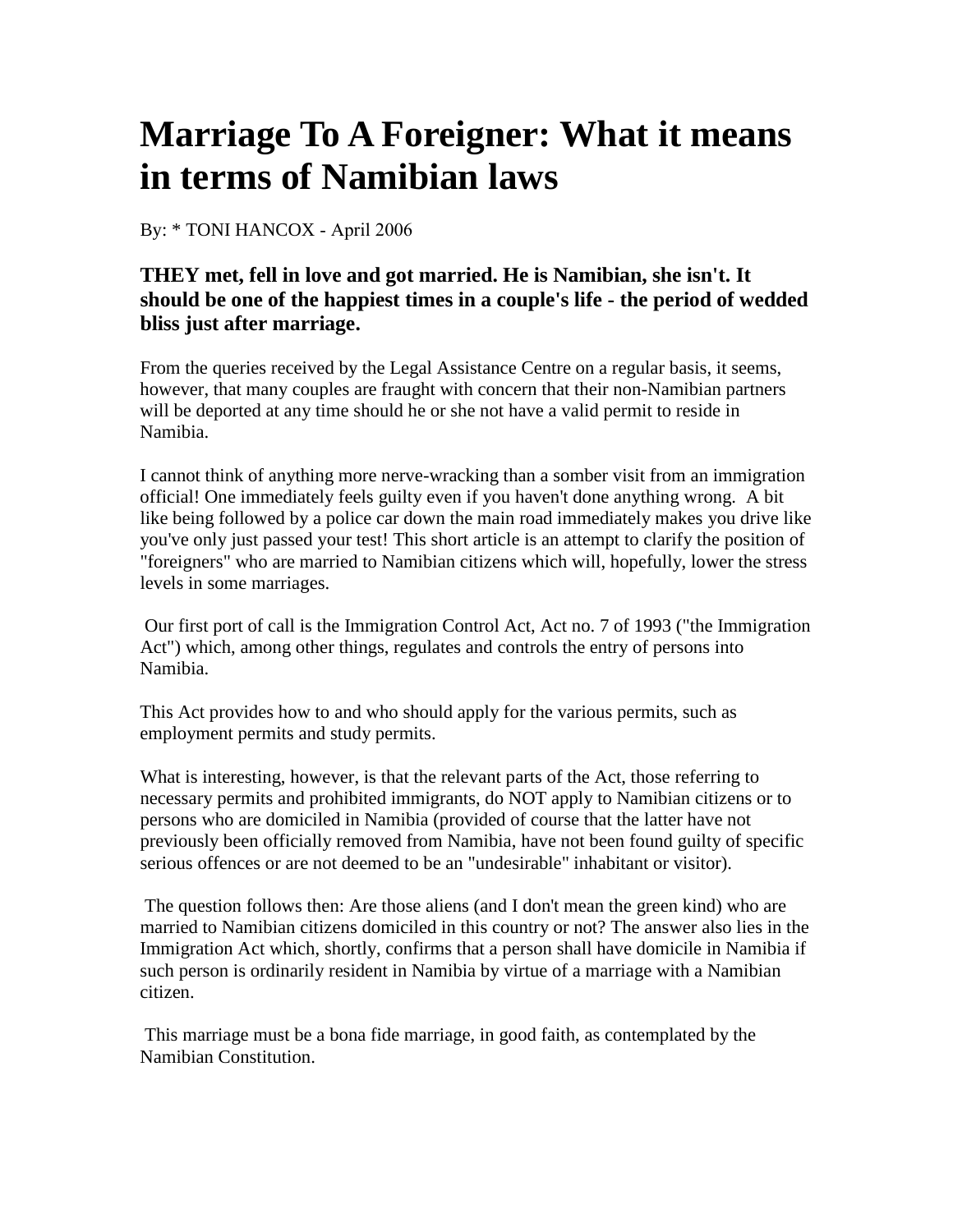So, if one only looks to the Immigration Act it seems the situation is clear - honest marriage to a Namibian gives me domicile, means I don't need permits in terms of the Immigration Act.

It would seem that this was confirmed by the High Court of Namibia in the case of Sandra Miller and Michelle Paschke v The Law Society of Namibia (unreported), where it was stated that persons domiciled in Namibia do not need to obtain permanent residence permits.

 From a proper reading of the Immigration Act, it appears that such persons are also exempted from obtaining employment and residence permits.

 The Ministry of Home Affairs and Immigration can, in terms of Section 38 of the Immigration Act, issue a Certificate of Identity "to any person who is lawfully resident in Namibia and who desires to leave Namibia temporarily but is for any reason in doubt whether he or she will be able to lawfully enter Namibia on his or her return".

But we all know that laws can be changed.

So let's take the next step and look at our Namibian Constitution, the highest ranking of the laws in Namibia.

[Article 4\(3\) of the Constitution](http://www.lac.org.na/laws/annoStat/Namibian Constitution.pdf) deals with the acquisition of citizenship by marriage. It confirms that one can become a Namibian citizen by marrying a Namibian citizen, in good faith, and subsequently being ordinarily resident in Namibia as the spouse of such latter person for a period of at least ten years.

 Then, lastly, one needs to actually apply to the Ministry of Home Affairs and Immigration; they don't just come and drop certificates off automatically.

The question is now whether being "ordinarily resident" means having a permit of some kind.

We have already seen that according to the Immigration Act, the very fact of a marriage to a Namibian citizen in good faith implies being ordinarily resident and affords such person domicile in Namibia.

It seems also as if the Immigration Act expressly distinguishes between persons acquiring domicile through marriage (i.e. "ordinarily resident" by virtue of marriage) whereas those acquiring domicile through a specified period of residence in Namibia have to be "lawfully resident" which would, in my view, imply some form of permit.

 So in essence, the marriage to a Namibian citizen is the permit which allows the lucky suitor to remain in Namibia.

But this is not the only protection the foreign spouse has.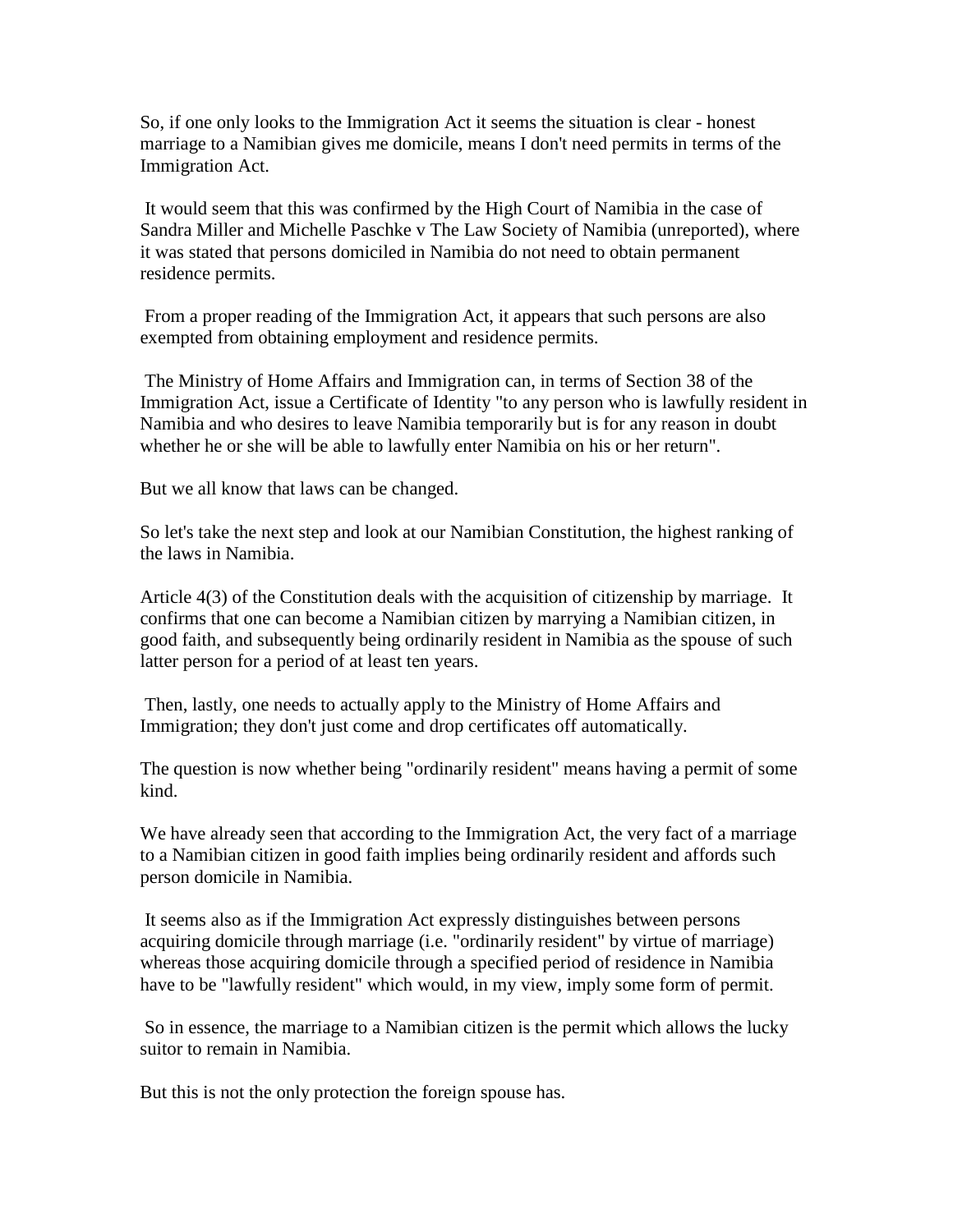Chapter 3 of the Namibian Constitution deals with fundamental rights and freedoms and is entrenched.

This means that unlike laws passed by the legislature, Chapter 3 can NEVER be changed.

So the rights protected in this chapter were obviously held in high regard by the drafters of our Constitution.

The following articles referred to all fall within Chapter 3.

Article 14 deals with the family and basically affords all persons the right to marry and to found a family. It also states that: "The family is the natural and fundamental group unit of society and is entitled to protection by society and the State".

Flowing from this, in my opinion, would be the duty of mutual support that a husband and wife owe each other and, interestingly enough, this duty was confirmed in the South African Constitutional Court in Dawood & Another v Minister of Home Affairs & Others 2000 (8) BCLR 837 (CC).

One of the most trying times in any marriage is, arguably, the times when finances are a struggle. The duty of support not only relates to financial support, but certainly includes it.

Given the fact that an employment permit is granted at a fee of N\$500 and is usually only granted for a one-year period, one could be faced with the situation that the very person who needs to work more than others, cannot afford to apply for the necessary permit.

Surely then, the family as a unit under the Constitution should be protected from such potentially harmful situations.

The Dawood matter referred to above also confirmed that a legislative provision which impairs the ability of spouses to honour their obligations to one another in terms of a marriage relationship constitutes an infringement of the right to dignity.

We know, of course, that respect for human dignity is protected in terms of Article 8(1) of our Constitution, which reads: "The dignity of all persons shall be inviolable".

Lastly, in my submission, not granting a "foreign" spouse the right to live in Namibia without further ado, could potentially infringe upon the Namibian spouse's right to "leave and return to Namibia" (article 21(1)(i) of the Constitution) by choice, since he/she would have to leave Namibia in order to be united with the "foreign" spouse.

In conclusion, it appears that the law as a whole, from the Constitution to the Immigration Act, supports the contention that a person who marries a Namibian citizen